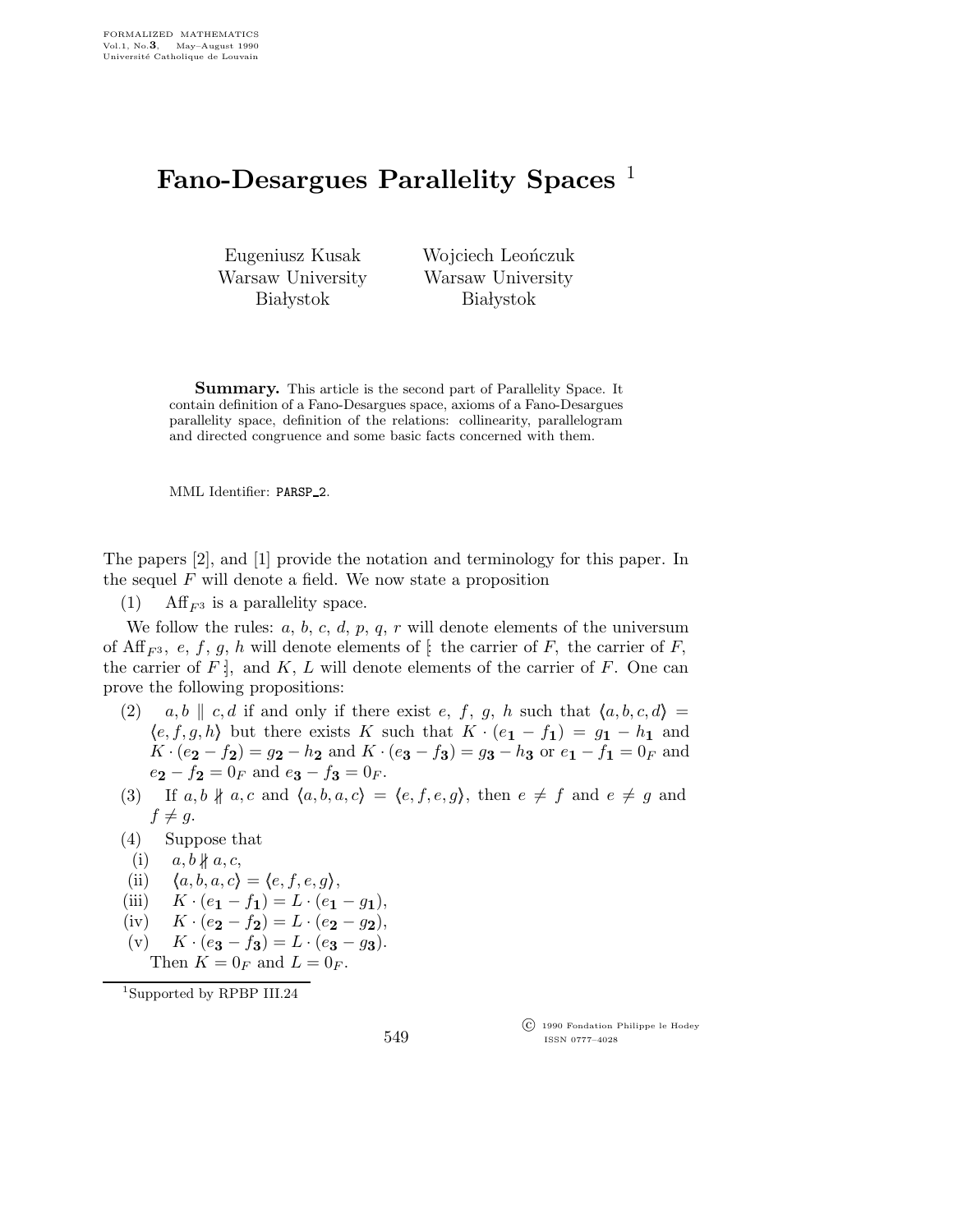- (5) Suppose  $a, b \nparallel a, c$  and  $a, b \parallel c, d$  and  $a, c \parallel b, d$  and  $\langle a, b, c, d \rangle =$  $\langle e,f,g,h\rangle$ . Then  $h_1 = (f_1 + g_1) - e_1$  and  $h_2 = (f_2 + g_2) - e_2$  and  $h_3 = (f_3 + g_3) - e_3.$
- (6) There exist a, b, c such that  $a, b \nparallel a, c$ .
- (7) If  $1_F + 1_F \neq 0_F$  and b, c  $\parallel a, d$  and a,b  $\parallel c, d$  and a,c  $\parallel b, d$ , then  $a, b \parallel a, c.$
- (8) If  $a, p \nparallel a, b$  and  $a, p \nparallel a, c$  and  $a, p \parallel b, q$  and  $a, p \parallel c, r$  and  $a, b \parallel p, q$ and  $a, c \parallel p, r$ , then  $b, c \parallel q, r$ .

A parallelity space is called a Fano-Desarques space if:

- (i) there exist elements a, b, c of the universum of it such that  $a, b \nparallel a, c$ ,
- (ii) for all elements a, b, c, d of the universum of it such that b, c  $\parallel a, d$  and  $a, b \parallel c, d$  and  $a, c \parallel b, d$  holds  $a, b \parallel a, c$ ,

(iii) for all elements a, b, c, p, q, r of the universum of it such that  $a, p \nmid a, b$ and  $a, p \nparallel a, c$  and  $a, p \parallel b, q$  and  $a, p \parallel c, r$  and  $a, b \parallel p, q$  and  $a, c \parallel p, r$  holds  $b, c \parallel q, r.$ 

We now state a proposition

- (9) Let  $Fd$  be a parallelity space. Then the following conditions are equivalent:
	- (i) there exist elements a, b, c of the universum of Fd such that  $a, b \nparallel a, c$ and for all elements a, b, c, d of the universum of Fd such that b, c  $\parallel a, d$ and  $a, b \parallel c, d$  and  $a, c \parallel b, d$  holds  $a, b \parallel a, c$  and for all elements  $a, b, c, d$ p, q, r of the universum of Fd such that  $a, p \nparallel a, b$  and  $a, p \nparallel a, c$  and  $a, p \parallel b, q$  and  $a, p \parallel c, r$  and  $a, b \parallel p, q$  and  $a, c \parallel p, r$  holds  $b, c \parallel q, r$ ,
- (ii)  $Fd$  is a Fano-Desarques space.

We adopt the following convention:  $FdSp$  is a Fano-Desarques space and a, b, c, d, p, q, r, s, o, x, y are elements of the universum of  $FdSp$ . The following propositions are true:

- (10) There exist a, b, c such that  $a, b \nparallel a, c$ .
- (11) If  $b, c \parallel a, d$  and  $a, b \parallel c, d$  and  $a, c \parallel b, d$ , then  $a, b \parallel a, c$ .
- (12) If  $a, p \nparallel a, b$  and  $a, p \nparallel a, c$  and  $a, p \parallel b, q$  and  $a, p \parallel c, r$  and  $a, b \parallel p, q$ and  $a, c \parallel p, r$ , then  $b, c \parallel q, r$ .
- (13) If  $p \neq q$ , then there exists r such that  $p, q \nmid p, r$ .
- Let us consider  $FdSp$ , a, b, c. The predicate  $\mathbf{L}(a,b,c)$  is defined as follows:  $a, b \parallel a, c.$

The following propositions are true:

- (14)  $\mathbf{L}(a,b,c)$  if and only if  $a,b \parallel a,c$ .
- (15) If  $\mathbf{L}(a,b,c)$ , then  $\mathbf{L}(a,c,b)$  and  $\mathbf{L}(c,b,a)$  and  $\mathbf{L}(b,a,c)$  and  $\mathbf{L}(b,c,a)$  and  $\mathbf{L}(c,a,b).$
- (16) If not  $\mathbf{L}(a,b,c)$ , then not  $\mathbf{L}(a,c,b)$  and not  $\mathbf{L}(c,b,a)$  and not  $\mathbf{L}(b,a,c)$ and not  $\mathbf{L}(b,c,a)$  and not  $\mathbf{L}(c,a,b)$ .
- (17) If not  $\mathbf{L}(a,b,c)$  and  $a,b \parallel p,q$  and  $a,c \parallel p,r$  and  $p \neq q$  and  $p \neq r$ , then not  $\mathbf{L}(p,q,r)$ .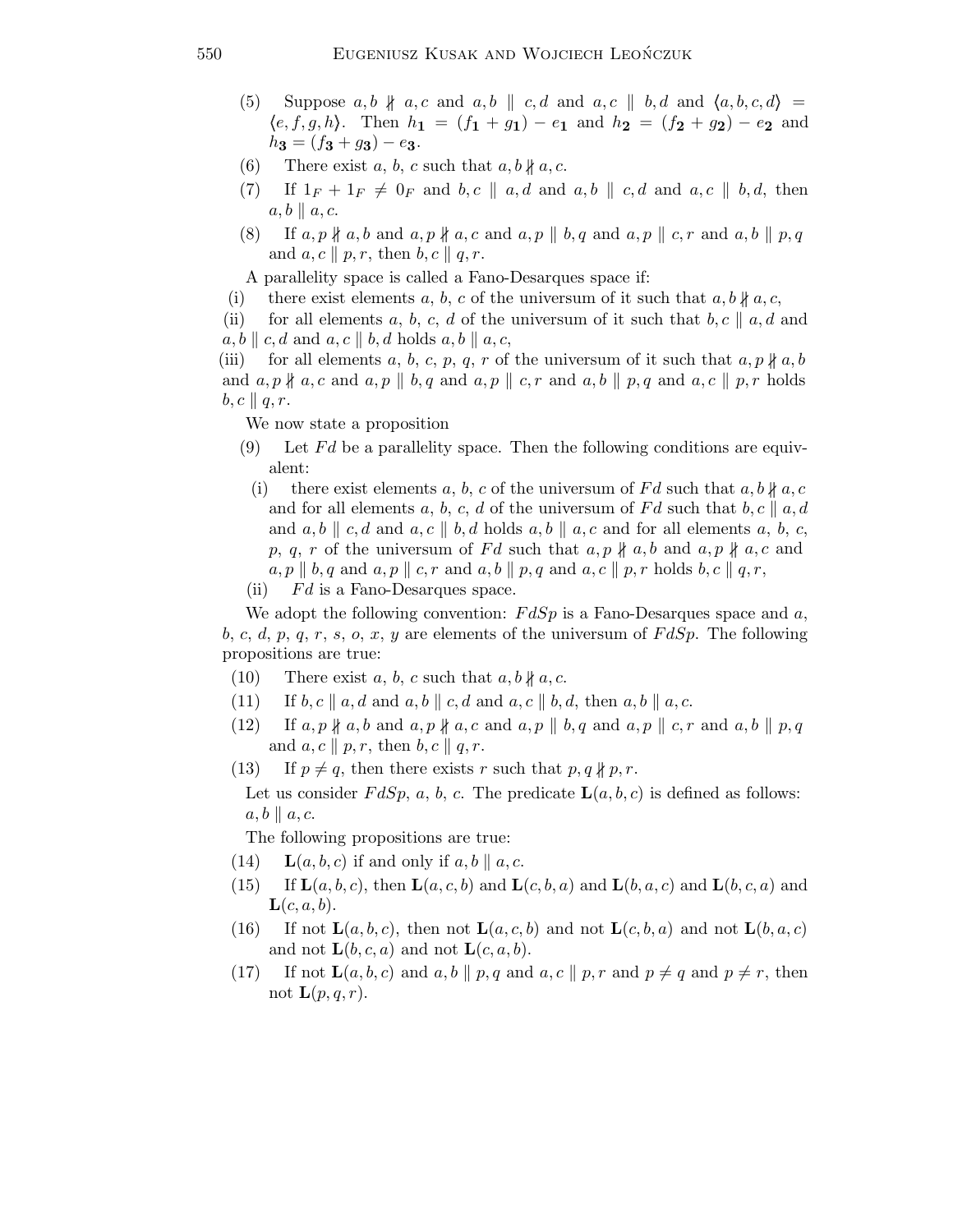- (18) If  $a = b$  or  $b = c$  or  $c = a$ , then  $\mathbf{L}(a, b, c)$ .
- (19) If  $a \neq b$  and  $\mathbf{L}(a,b,p)$  and  $\mathbf{L}(a,b,q)$  and  $\mathbf{L}(a,b,r)$ , then  $\mathbf{L}(p,q,r)$ .
- (20) If  $p \neq q$ , then there exists r such that not  $\mathbf{L}(p,q,r)$ .
- (21) If  $\mathbf{L}(a,b,c)$  and  $\mathbf{L}(a,b,d)$ , then  $a,b \parallel c,d$ .
- (22) If not  $\mathbf{L}(a,b,c)$  and  $a,b \parallel c,d$ , then not  $\mathbf{L}(a,b,d)$ .
- (23) If not  $\mathbf{L}(a,b,c)$  and  $a,b \parallel c,d$  and  $c \neq d$ , then not  $\mathbf{L}(a,b,x)$  or not  $\mathbf{L}(c,d,x)$ .
- (24) If not  $\mathbf{L}(o,a,b)$ , then not  $\mathbf{L}(o,a,x)$  or not  $\mathbf{L}(o,b,x)$  or  $o=x$ .
- (25) If  $o \neq a$  and  $o \neq b$  and  $\mathbf{L}(o,a,b)$  and  $\mathbf{L}(o,a,p)$  and  $\mathbf{L}(o,b,q)$ , then  $a, b \parallel p, q.$
- (26) If a, b  $\nparallel c, d$  and  $\mathbf{L}(a, b, p)$  and  $\mathbf{L}(a, b, q)$  and  $\mathbf{L}(c, d, p)$  and  $\mathbf{L}(c, d, q)$ , then  $p = q$ .
- (27) If  $a \neq b$  and  $\mathbf{L}(a,b,c)$  and  $a,b \parallel c,d$ , then  $a,c \parallel b,d$ .
- (28) If  $a \neq b$  and  $\mathbf{L}(a,b,c)$  and  $a,b \parallel c,d$ , then  $c,b \parallel c,d$ .
- (29) If not  $\mathbf{L}(o,a,c)$  and  $\mathbf{L}(o,a,b)$  and  $\mathbf{L}(o,c,p)$  and  $\mathbf{L}(o,c,q)$  and  $a,c \parallel b,p$ and  $a, c \parallel b, q$ , then  $p = q$ .
- (30) If  $a \neq b$  and  $\mathbf{L}(a,b,c)$  and  $\mathbf{L}(a,b,d)$ , then  $\mathbf{L}(a,c,d)$ .
- (31) If  $\mathbf{L}(a,b,c)$  and  $\mathbf{L}(a,c,d)$  and  $a \neq c$ , then  $\mathbf{L}(b,c,d)$ .
- (32)  $\mathbf{L}(a,b,c)$  if and only if  $a,b \parallel a,c$ . Let us consider  $FdSp$ , a, b, c, d. The predicate  $P(a, b, c, d)$  is defined by: not  $\mathbf{L}(a,b,c)$  and  $a,b \parallel c,d$  and  $a,c \parallel b,d$ . Next we state a number of propositions:
- (33)  $\mathbf{P}(a,b,c,d)$  if and only if not  $\mathbf{L}(a,b,c)$  and  $a,b \parallel c,d$  and  $a,c \parallel b,d$ .
- (34) If  $\mathbf{P}(a,b,c,d)$ , then  $a \neq b$  and  $b \neq c$  and  $c \neq a$  and  $a \neq d$  and  $b \neq d$  and  $c \neq d$ .
- (35) If  $\mathbf{P}(a,b,c,d)$ , then not  $\mathbf{L}(a,b,c)$  and not  $\mathbf{L}(b,a,d)$  and not  $\mathbf{L}(c,d,a)$ and not  $\mathbf{L}(d,c,b)$ .
- (36) Suppose  $P(a, b, c, d)$ . Then not  $L(a, b, c)$  and not  $L(b, a, d)$  and not  $\mathbf{L}(c,d,a)$ and not  $\mathbf{L}(d,c,b)$  and not  $\mathbf{L}(a,c,b)$  and not  $\mathbf{L}(b,a,c)$  and not  $\mathbf{L}(b,c,a)$ and not  $\mathbf{L}(c,a,b)$  and not  $\mathbf{L}(c,b,a)$  and not  $\mathbf{L}(b,d,a)$  and not  $\mathbf{L}(a,b,d)$ and not  $\mathbf{L}(a,d,b)$  and not  $\mathbf{L}(d,a,b)$  and not  $\mathbf{L}(d,b,a)$  and not  $\mathbf{L}(c,a,d)$ and not  $\mathbf{L}(a,c,d)$  and not  $\mathbf{L}(a,d,c)$  and not  $\mathbf{L}(d,a,c)$  and not  $\mathbf{L}(d,c,a)$ and not  $\mathbf{L}(d,b,c)$  and not  $\mathbf{L}(b,c,d)$  and not  $\mathbf{L}(b,d,c)$  and not  $\mathbf{L}(c,b,d)$ and not  $\mathbf{L}(c,d,b)$ .
- (37) If  $\mathbf{P}(a,b,c,d)$ , then not  $\mathbf{L}(a,b,x)$  or not  $\mathbf{L}(c,d,x)$ .
- (38) If  $P(a, b, c, d)$ , then  $P(a, c, b, d)$ .
- (39) If  $P(a, b, c, d)$ , then  $P(c, d, a, b)$ .
- (40) If  $P(a, b, c, d)$ , then  $P(b, a, d, c)$ .
- (41) If  $\mathbf{P}(a,b,c,d)$ , then  $\mathbf{P}(a,c,b,d)$  and  $\mathbf{P}(c,d,a,b)$  and  $\mathbf{P}(b,a,d,c)$  and  $\mathbf{P}(c,a,d,b)$  and  $\mathbf{P}(d,b,c,a)$  and  $\mathbf{P}(b,d,a,c)$  and  $\mathbf{P}(d,c,b,a)$ .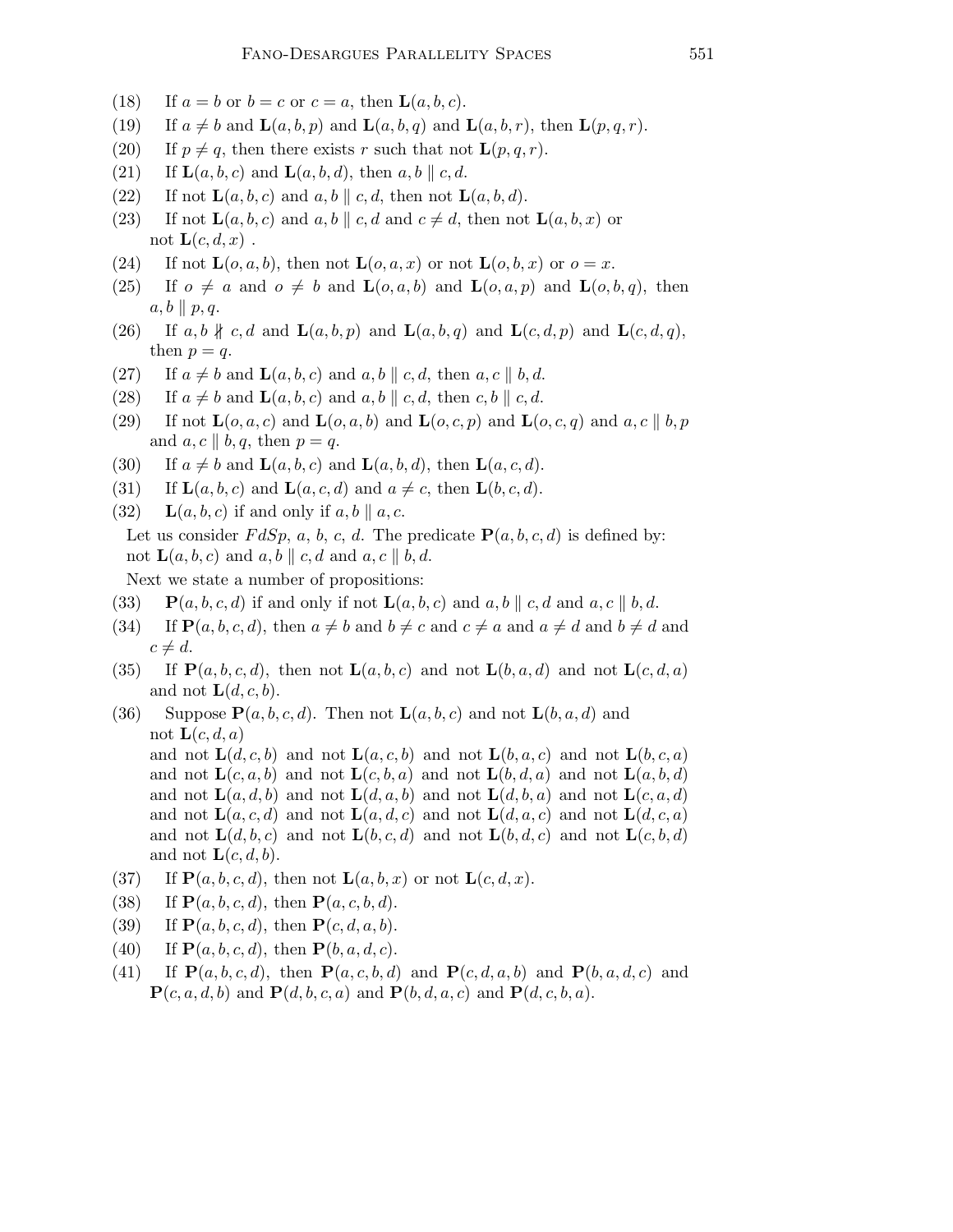- (42) If not  $\mathbf{L}(a,b,c)$ , then there exists d such that  $\mathbf{P}(a,b,c,d)$ .
- (43) If  $P(a, b, c, p)$  and  $P(a, b, c, q)$ , then  $p = q$ .
- (44) If  $\mathbf{P}(a, b, c, d)$ , then  $a, d \nparallel b, c$ .
- (45) If  $\mathbf{P}(a,b,c,d)$ , then not  $\mathbf{P}(a,b,d,c)$ .
- (46) If  $a \neq b$ , then there exists c such that  $\mathbf{L}(a,b,c)$  and  $c \neq a$  and  $c \neq b$ .
- (47) If  $\mathbf{P}(a,p,b,q)$  and  $\mathbf{P}(a,p,c,r)$ , then  $b,c \parallel q,r$ .
- (48) If not  $\mathbf{L}(b,q,c)$  and  $\mathbf{P}(a,p,b,q)$  and  $\mathbf{P}(a,p,c,r)$ , then  $\mathbf{P}(b,q,c,r)$ .
- (49) If  $\mathbf{L}(a,b,c)$  and  $b \neq c$  and  $\mathbf{P}(a,p,b,q)$  and  $\mathbf{P}(a,p,c,r)$ , then  $\mathbf{P}(b,q,c,r)$ .
- (50) If  $\mathbf{P}(a,p,b,q)$  and  $\mathbf{P}(a,p,c,r)$  and  $\mathbf{P}(b,q,d,s)$ , then c, d || r, s.
- (51) If  $a \neq b$ , then there exist c, d such that  $\mathbf{P}(a,b,c,d)$ .
- (52) If  $a \neq d$ , then there exist b, c such that  $\mathbf{P}(a,b,c,d)$ .
- (53)  $\mathbf{P}(a,b,c,d)$  if and only if not  $\mathbf{L}(a,b,c)$  and  $a,b \parallel c,d$  and  $a,c \parallel b,d$ .

Let us consider  $FdSp$ , a, b, r, s. The predicate  $a,b \Rightarrow r,s$  is defined as follows:

 $a = b$  and  $r = s$  or there exist p, q such that  $P(p,q,a,b)$  and  $P(p,q,r,s)$ .

One can prove the following propositions:

- (54)  $a, b \Rightarrow r, s$  if and only if  $a = b$  and  $r = s$  or there exist p, q such that  $\mathbf{P}(p,q,a,b)$  and  $\mathbf{P}(p,q,r,s)$ .
- (55) If  $a, a \Rightarrow b, c$ , then  $b = c$ .
- (56) If  $a, b \Rightarrow c, c$ , then  $a = b$ .
- (57) If  $a, b \Rightarrow b, a$ , then  $a = b$ .
- (58) If  $a, b \Rightarrow c, d$ , then  $a, b \parallel c, d$ .
- (59) If  $a, b \Rightarrow c, d$ , then  $a, c \parallel b, d$ .
- (60) If  $a, b \Rightarrow c, d$  and not  $\mathbf{L}(a, b, c)$ , then  $\mathbf{P}(a, b, c, d)$ .
- (61) If  $\mathbf{P}(a,b,c,d)$ , then  $a,b \Rightarrow c,d$ .
- (62) If  $a, b \Rightarrow c, d$  and  $\mathbf{L}(a, b, c)$  and  $\mathbf{P}(r, s, a, b)$ , then  $\mathbf{P}(r, s, c, d)$ .
- (63) If  $a, b \Rightarrow c, x$  and  $a, b \Rightarrow c, y$ , then  $x = y$ .
- (64) There exists d such that  $a, b \Rightarrow c, d$ .
- $(65)$   $a, a \Rightarrow b, b.$
- $(66)$   $a, b \Rightarrow a, b.$
- (67) If  $r, s \Rightarrow a, b$  and  $r, s \Rightarrow c, d$ , then  $a, b \Rightarrow c, d$ .
- (68) If  $a, b \Rightarrow c, d$ , then  $c, d \Rightarrow a, b$ .
- (69) If  $a, b \Rightarrow c, d$ , then  $b, a \Rightarrow d, c$ .

## References

[1] Eugeniusz Kusak, Wojciech Leonczuk, and Michał Muzalewski. Parallelity spaces. Formalized Mathematics, 1(2):343–348, 1990.